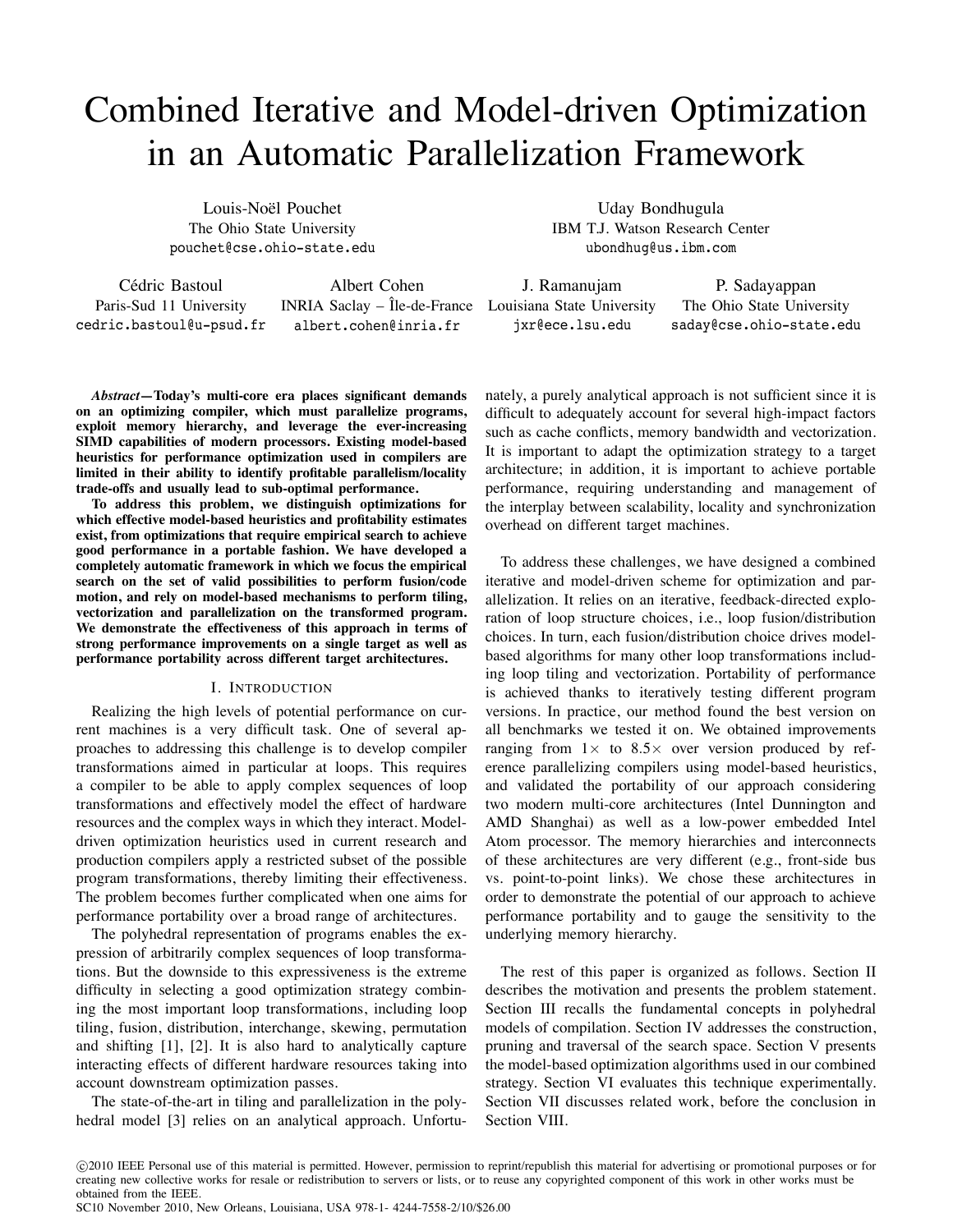#### II. PROBLEM STATEMENT

Achieving a high level of performance for a computational kernel on a modern multicore architecture requires effective mapping of the kernel onto the hardware resources that exploits

- thread-level parallelism;
- the memory hierarchy, including prefetch units, different cache levels, memory buses and interconnect; and
- all available computational units, including SIMD units.

Because of the very complex interplay among these, translating specific properties on the input code (e.g., the number of parallel loop iterations) into actual performance metrics is a significant challenge. Considering several high-level program transformations that expose the same amount of thread-level parallelism, determining which of these results in highest performance is beyond the reach of optimizing compilers. This is due at least in part to the combined effectiveness of hardware resources such as the memory hierarchy and the vector units, which can be significantly different on different targets.

To maximize performance, one must carefully explore the trade-off between the different levels of parallelism and the usage of the components of local memory. Maximizing data locality may be detrimental to inner-loop-parallelism, and may counter the effects of an efficient, well-aligned vectorized inner loop. On the other hand, focusing the optimization towards the most efficient vectorization may require excessive loop distribution, resulting in poor data reuse and thus may adversely affect performance.

Key program transformations for a loop nest optimizer are:

- thread-level parallelism extraction, to expose coarsegrain parallelism and benefit from the different hardware threads available;
- loop tiling, to improve the locality of computation and reduce the number of cache misses;
- SIMD-level parallelism extraction, by forming innermost loops which can be effectively vectorized;

Most previous efforts have taken a multi-stage, decoupled approach to choose the optimizations: they first identify a transformation to expose thread-level parallelism, then try to apply tiling on the resulting code, and finally try to vectorize the output [4], [5]. Recent work by Bondhugula et al. [3] integrated the extraction of parallelism and the identification of tileable loop nests, but did not take the memory hierarchy into account when selecting which loops to fuse and to parallelize, and did not not consider the effect of these transformations on SIMD parallelism. As a result of this approach, reuse is maximized and parallel tiled code is generated, but this can lead to sub-optimal performance since maximizing locality can disable the vectorization of inner-loops and increase cache interference conflicts.

This leads us to the key observation that *loop fusion and distribution drive the success of subsequent optimizations, such as vectorization, tiling and array contraction*. The number of vectorizable or tileable loops is related to the set of statements that are fused under a common loop. The loop structure can be seen as resulting from a *partitioning of the program*, where the statements in the same class of the partition all share at least one common outer-loop. We now study the impact on performance of different ways to partition the program, highlighting the need for target-specific tuning of the program partition. Let us consider the example 2mm, a kernel involving a sequence of two matrix multiplications  $D = A.B.C$ , as shown in Figure 1.



Fig. 1. Original code:  $tmp = A.B, D = tmp.C$ 

We now observe that there exist 12 different valid partitions for this program, i.e., all possible ways to combine the textual statements  $R$ ,  $S$ ,  $T$ ,  $U$  provided  $R$  is before  $T$ , *T* is before *U*, and *S* is before *U*. Figure 2 presents the result of a purely model-driven approach geared towards (a) minimizing communication and maximizing the data locality for the full program, and (b) exposing thread-parallelism and tileable loops [3]. This corresponds to partitioning the program such that all statements are in the same class:  $p_{maxfuse}$  =  $\{\{R, S, T, U\}\}\$ . A complex sequence of loop transformations that includes skewing is needed to implement this partitioning. We note that for this example and the following, to enhance readability we omit the pragmas for OpenMP parallelization and vectorization as well as the tiling loops.

| parfor $\{c0 = 0; c0 < N; c0++\}$                   |  |  |  |  |  |  |  |
|-----------------------------------------------------|--|--|--|--|--|--|--|
| for $(cl = 0; cl < N; cl++)$                        |  |  |  |  |  |  |  |
| R:<br>$tmp[col][cl]=0;$                             |  |  |  |  |  |  |  |
| T:<br>$D[CO][C1]=0;$                                |  |  |  |  |  |  |  |
| for $(c6 = 0; c6 < N; c6++)$                        |  |  |  |  |  |  |  |
| S:<br>$tmp[col][cl] += A[col][c6] * B[cb][cl];$     |  |  |  |  |  |  |  |
| parfor $(c6 = 0; c6 \leq c1; c6++)$                 |  |  |  |  |  |  |  |
| U:<br>$D[CO][CO]$ += tmp[c0][c1-c6] * C[c1-c6][c6]; |  |  |  |  |  |  |  |
|                                                     |  |  |  |  |  |  |  |
| for $(cl = N; cl < 2*N - 1; cl++)$                  |  |  |  |  |  |  |  |
| parfor $(c6 = c1-N+1; c6 < N; c6++)$                |  |  |  |  |  |  |  |
| U:<br>$D[CO][CO]$ += tmp[c0][c1-c6] * C[c1-c6][c6]; |  |  |  |  |  |  |  |
|                                                     |  |  |  |  |  |  |  |
|                                                     |  |  |  |  |  |  |  |

Fig. 2. Minimal communication, maximal fusion (*pmaxfuse*)

On a 4-socket Intel Xeon hexa-core 7450 server (24 cores, Dunnigton microarchitecture), this transformation leads to a  $2.4\times$  speedup over Intel's compiler ICC 11.1 with automatic parallelization enabled, with N=1024 using doubleprecision arithmetic. However, using the partitioning  $p_{xeon}$  =  $\{\{R\}, \{S\}, \{T\}, \{U\}\}\$ , shown in Figure 3, leads to a 3.9 $\times$ speedup over the original code, and is the best partitioning for this machine. This partitioning no longer minimizes communication and synchronization, but on the other hand exposes inner parallel loops for all statements.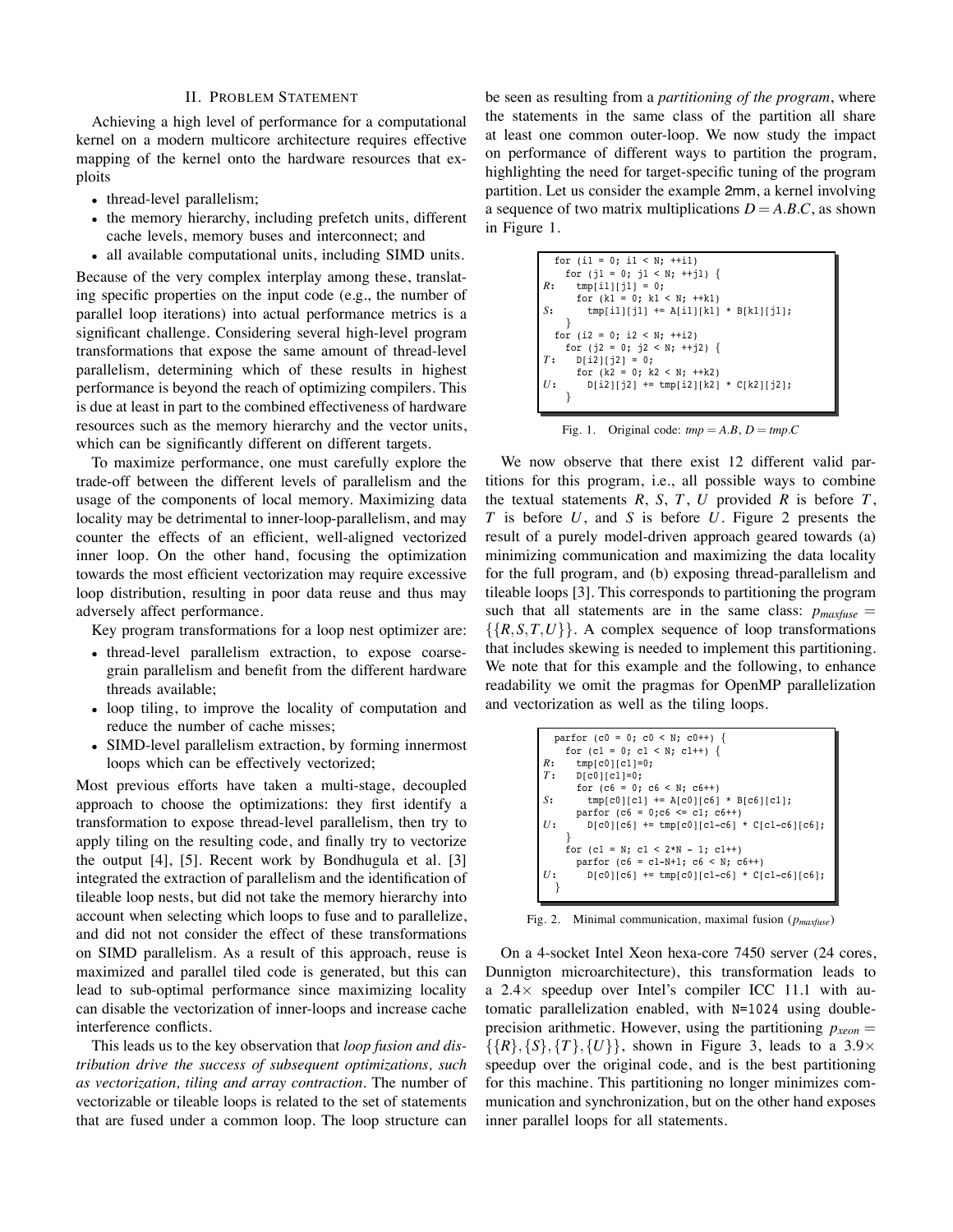

Fig. 3. Best loop structure for Intel Xeon 7450 with ICC (*pxeon*)

For a 4-socket AMD Opteron quad-core 8380 server (16 cores, Shanghai microarchitecture), the best partitioning is  $p_{\text{opteron}} = \{\{R\}, \{T, S\}, \{U\}\}\$ , and is shown in Figure 4.

```
parfor (c1 = 0; c1 < N; c1++)parfor (c2 = 0; c2 < N; c2++)R: C[c1][c2] = 0;parfor (c1 = 0; c1 < N; c1++)for (c3 = 0; c3 < N; c3++) {
T: E[c1][c3] = 0;
     partor (c2 = 0; c2 < N;c2++)
S: C[c1][c2] += A[c1][c3] * B[c3][c2];
    }
parfor (c1 = 0; c1 < N; c1++)for (c3 = 0; c3 < N; c3++)parfor (c2 = 0; c2 < N; c2++)
U: E[c1][c2] += C[c1][c3] * D[c3][c2];
```
Fig. 4. Best loop structure for AMD Opteron with ICC (*popteron*)

Using the partitioning *popteron* on the Intel Xeon performs 20% slower than the partitioning in Figure 3, while using *pxeon* on the AMD Opteron performs 25% slower than *popteron*. To further study the impact of the partitioning on performance, we performed a similar analysis on a low-power Intel Atom 230 processor (single-core, 2 hardware threads, Diamondville microarchitecture). For this case, the best found partitioning is  $p_{atom} = \{\{R,T\},\{S,U\}\}\$ , for a 10% improvement over *popteron* and *pxeon*, and a 3.5× improvement over *pmaxfuse*. Data locality and vectorization dominates on the Atom, leading to a completely different optimal partitioning.

We summarize these results in Figure 5 where we report the performance improvement over the original code (Improv.) for these three architectures, and the performance improvement over the partitioning with the best average on the three machines (Variability).

|             | Xeon      | Opteron | Atom |
|-------------|-----------|---------|------|
| Improv.     | $6\times$ |         |      |
| Variability |           | $1\%$   | 4%   |

Fig. 5. Performance improvement and variability

The main performance difference between these program versions is not due to the exploitation of any single hardware resource; rather, it is because of the complex interaction between parallelization, vectorization and data cache utilization. From the point of view of high-level program transformations, it is the loop nest structure derived from program partitioning that has the highest impact on performance.

Our approach to program optimization decouples the search of the *program structure* from the application of other performance-enhancing transformations, for example, for locality improvement and vectorization. The first step of our optimization process is to compute all valid partitions of the program statements, such that a class of this partition corresponds to a set of *fusible statements*: those statements that share at least one common loop in the target code. In the second step, for each valid partitioning, we apply model-driven optimizations individually on each class of the partition in a systematic fashion. These optimizations may lead to complex compositions of affine loop transformations (skewing, interchange, multi-level distribution, fusion, peeling and shifting). Part of the sequence is computed in the polyhedral abstraction to create outer loop(s) parallel and permutable when possible, optimizing for data locality; details are provided in Section V-A. Then, it is further modified in order to expose parallel inner-loops with a minimal reuse distance to enable efficient vectorization; this is covered in Section V-B.

It is very hard to predict the profitability of a program partitioning, due to the combinatorial nature of the problem and due to the very complex and apparently chaotic interaction among transformations resulting from the selection of a given partition. This interplay is machine-specific, and to find a profitable partition for a program we will thus resort to an iterative, feedback-directed search. On the other hand, profitability of optimizations such as tiling or vectorization are easier to assess, typically because they are generally beneficial if they do not destroy some other properties of the code, such as thread-level parallelism or data locality. We will thus rely on performance models to drive these choices.

#### III. PROGRAM OPTIMIZATION

Most internal representations used in compilers match the inductive semantics of imperative programs (syntax tree, call tree, control-flow graph, SSA etc.). In such reduced representations of the dynamic execution trace, a statement of a high-level program occurs only once, even if it is executed many times (e.g., when enclosed within a loop). This is not convenient for optimizations that need a granularity of representation reflecting dynamic *statement instances*. For example, transformations like loop interchange, fusion or tiling operate on the execution order of statement instances [6]. In addition, a rich algebraic structure is required when building complex compositions of such transformations [1], enabling efficient heuristics for search space construction and traversal [2].

# *A. Polyhedral Model*

The *polyhedral model* is a flexible and expressive representation for loop nests with statically predictable control flow. Loop nests amenable to this algebraic representation are called *static control parts* (SCoP) [7], [1], roughly defined as a set of consecutive statements such that loop bounds and conditionals involved are affine functions of the enclosing loop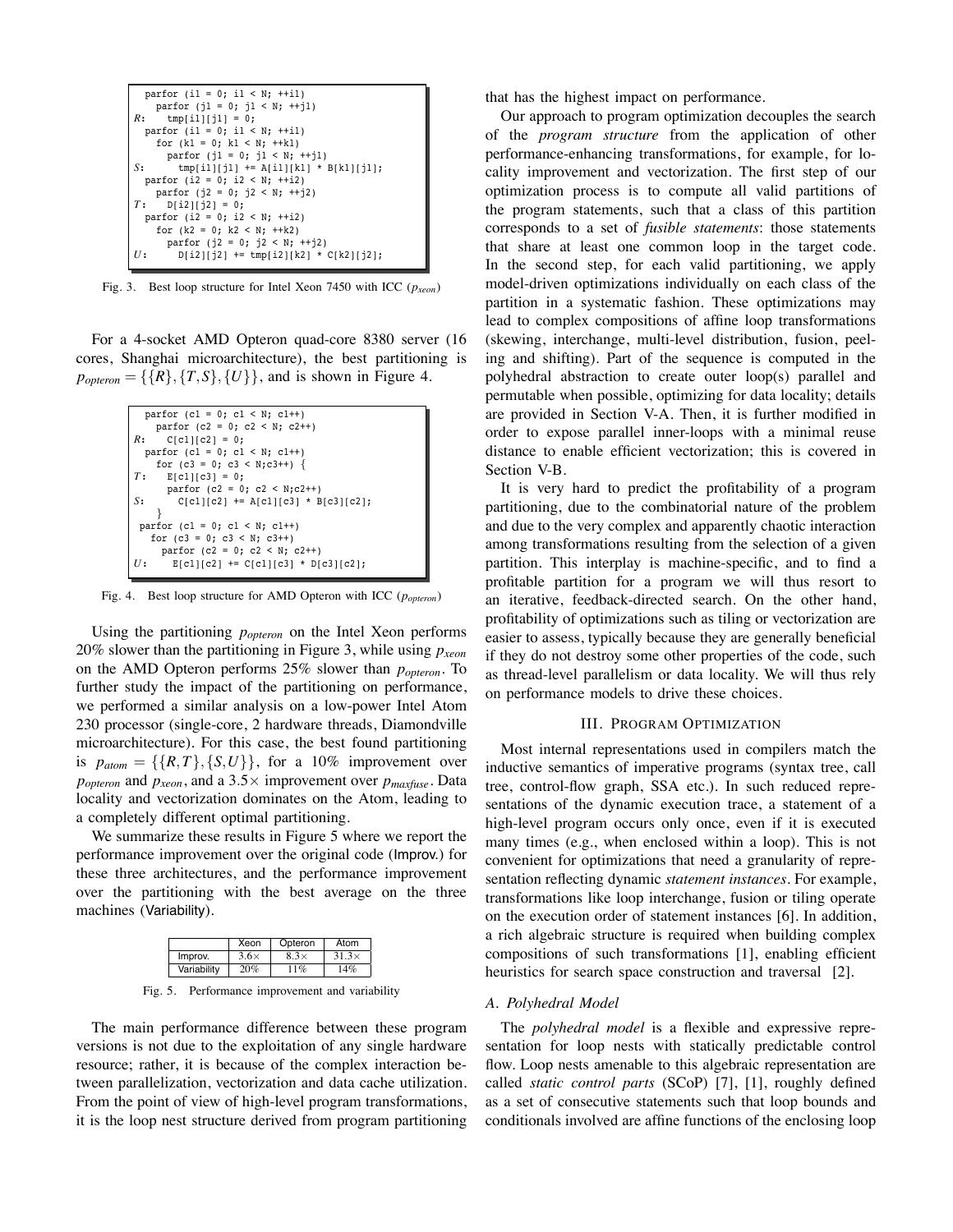iterators and global variables (constants that are unknown at compile-time). Relaxation of these constraints based on affine over-approximations have been proposed recently [8]. While our optimization scheme is compatible with the recent proposal [8], we limit the presentation in this paper to describing the representation and optimization of standard SCoPs.

*1) Step 1: Representing programs:* Program optimization in a polyhedral model is a three stage process. First, the program is analyzed to extract its polyhedral representation, including dependence information and access pattern. For all textual statements in the program, for example *R* in Figure 1, the set of its dynamic instances is captured with a set of affine inequalities. When the statement is enclosed by loop(s), all iterations of the loop(s) are captured in the iteration domain of the statement. Considering the 2mm kernel in Figure 1, the iteration domain of *R* is:

$$
\mathcal{D}_R = \{ (i,j) \in \mathbb{Z}^2 \mid 0 \le i < N \land 0 \le j < N \}.
$$

The iteration domain  $\mathcal{D}_R$  contains only integer vectors (or, integer points if only one loop encloses the statement *R*). The *iteration vector*  $\vec{x}_R$  is the vector of the surrounding loop iterators; for *R* it is  $(i, j)$  and takes values in  $\mathcal{D}_R$ . Each vector in  $\mathcal{D}_R$  corresponds a specific set of values taken by the surrounding loop iterators (starting from the outermost to the innermost enclosing loop iterator) when *R* is executed.

The sets of statement instances between which there is a producer-consumer relationship are modeled as equalities and inequalities in a *dependence polyhedron*. This is defined at the granularity of the array cell. If two instances  $\vec{x}_R$  and  $\vec{x}_S$ refer to the same array cell and one of these references is a write, then they are said to be in dependence. Hence, to respect the program semantics, the transformed program must execute  $\vec{x}_R$  before  $\vec{x}_S$ . Given two statements *R* and *S*, a dependence polyhedron, written as  $\mathcal{D}_{RS}$  contains all pairs of dependent instances  $\langle \vec{x}_R, \vec{x}_S \rangle$ .

Multiple dependence polyhedra may be required to capture all dependent instances, at least one for each pair of array references accessing the same array cell (scalars being a particular case of array). Hence it is possible to have several dependence polyhedra per pair of textual statements, as some may contain multiple array references.

*2) Step 2: Representing optimizations:* The second step in polyhedral program optimization is to compute a transformation for the program. Such a transformation captures in a single step what may typically correspond to a sequence of several tens of textbook loop transformations [1]. It takes the form of a carefully crafted affine multidimensional schedule, together with (optional) iteration domain or array subscript transformations. In this work, a given loop nest optimization is defined by a multidimensional affine schedule. Given a statement *S*, we use an affine form on the *d* enclosing loop iterators  $\vec{x}_s$  and *p* program parameters  $\vec{n}$ . It is written

$$
\Theta^{S}(\vec{x}_{S}) = \begin{pmatrix} \theta_{1,1} & \dots & \theta_{1,d+p+1} \\ \vdots & & \vdots \\ \theta_{m,1} & \dots & \theta_{m,d+p+1} \end{pmatrix} \cdot \begin{pmatrix} \vec{x}_{S} \\ \vec{n} \\ 1 \end{pmatrix}
$$

where Θ*<sup>S</sup>* is a *matrix of non-negative integer constants*. A schedule is a function which associates a logical execution date (a timestamp) to each instances of a given statement. In the case of multidimensional schedules  $(m > 1)$  in the above), this timestamp is a vector. In the target program, statement instances will be executed according to the increasing lexicographic order of their timestamp. To construct a full program optimization, we build a collection of schedules  $\Theta = \{\Theta^{S1}, \ldots, \Theta^{Sn}\}\$  such that for all dependent instances the producer instance is scheduled before the consumer one. Note that every static control program has a multidimensional affine schedule [9], and that any loop transformation can be represented in the polyhedral representation [6].

We limit the coefficients of  $\Theta$  to be non-negative, which is a somewhat narrower definition of Θ used in general polyhedral theory. The motivation for this comes from the algorithm we use to select schedules for tiling: using  $\theta_{i,j} \in \mathbb{Z}$  (the set of all integers) breaks the convexity of the scheduling problem and requires a combinatorial search [10]. On the other hand, forcing  $\theta_{i,j} \in \mathbb{N}$ , we significantly increase the scalability of the scheduling computation process. The drawback is losing loop reversal and some combinations of loop skewing from the search space, however extensive experiments indicate that is is not an issue for most programs.

Multidimensional polyhedral tiling is applied by modifying the iteration domain of the statements to be tiled, in conjunction with further modifications of  $\Theta$  [1], [3].

*3) Step 3: Applying optimizations:* The last step is to generate a transformed program according to the optimization we have previously computed. Syntactically correct transformed code is generated back from the polyhedral representation on which the optimization has been applied. We use the CLOOG, a state-of-the-art code generator [11] to perform this task.

# *B. Combined Iterative and Model-Driven Optimization*

In this work, we have organized the task of optimization and automatic parallelization of a loop nest as an iterative, feedback-directed search. Each iteration of the search is further decomposed into two stages:

- 1) choosing a partition of the program statements, such that statements inside a given class can share at least one common loop in the generated code;
- 2) on each class of this partition, applying a series of model-driven affine loop transformations: (a) a tilingbased optimization and parallelization algorithm; (b) a vectorization-based algorithm.

Our approach differs significantly from previous work using iterative compilation to search for an affine multidimensional schedule [2] in that we do not require an empirical search of the entire set of sequences of transformations. Instead, we limit the search only to the part for which no robust performance models have been derived, but rely on wellunderstood cost models for the other transformations. We aim for a substantial reduction of the search space size while still preserving the ability to explore the most important set of candidate transformations.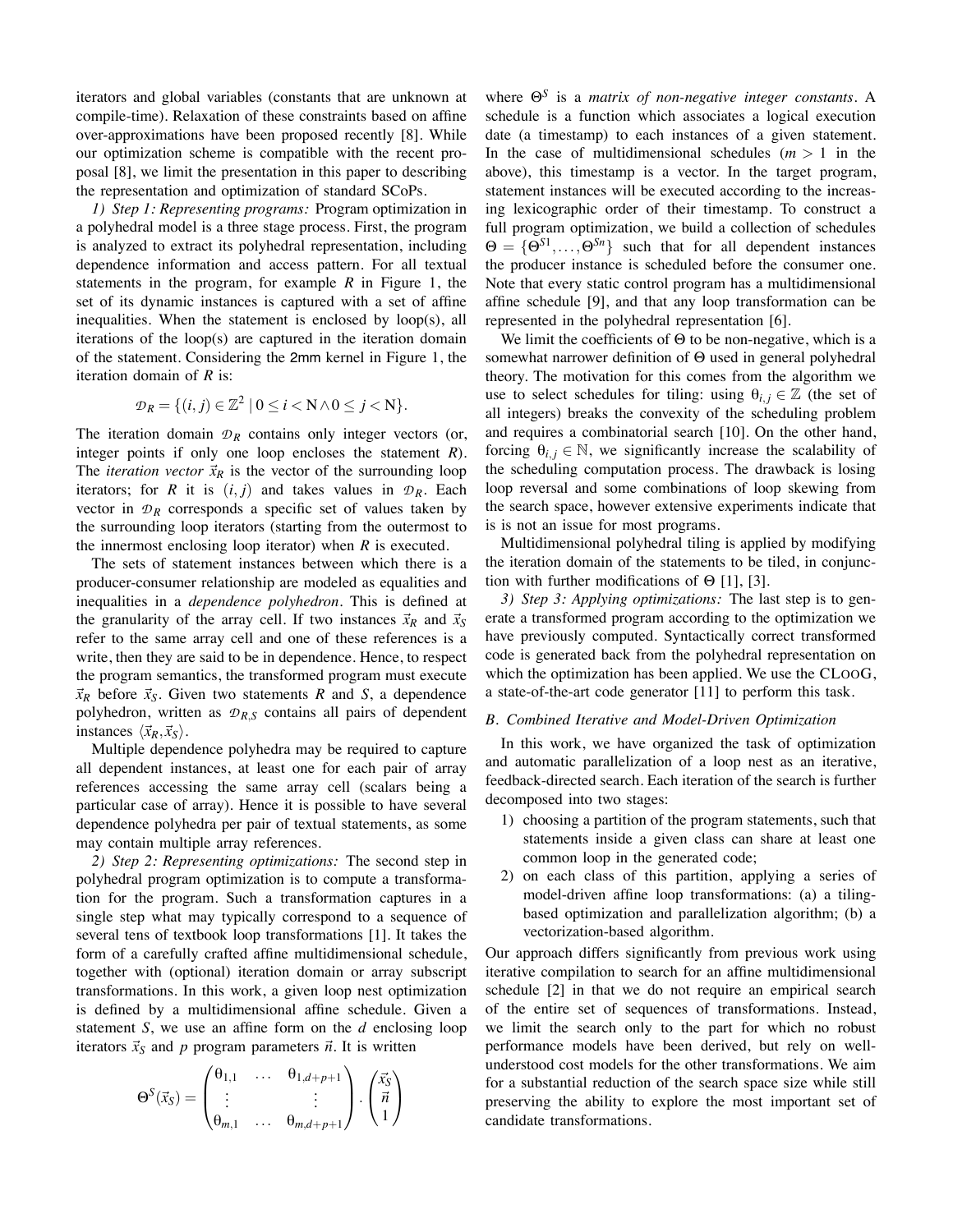#### IV. CONSTRUCTING VALID PARTITIONS

Grouping statements such that those in a given class share at least one common enclosing loop is a way to abstract the essence of loop fusion; this general idea also enables the modeling of loop distribution and code motion. If some statements in a given class were not fusible, then this partitioning would be equivalent to the one where the statements are distributed: this is a case of duplication in the search space. Our approach to guarantee that we find the most effective partitioning is to exhaustively evaluate all of them. It is important to remove duplicates in the search space to minimize the time for empirical search.

On the other hand, retaining expressiveness is a major objective, as we aim to build a search space of *all valid* (that is, semantics-preserving) partitions of the program. To achieve this goal, we leverage the expressiveness of the polyhedral representation and its ability to compute arbitrary enabling transformations (e.g., permutation, skewing, etc.) for fusion. We first provide a practical definition for fusion of statements in the polyhedral model in Section IV-A, before discussing the construction of the search space of all valid partitions in Section IV-B.

## *A. Loop fusion and fusibility of statements*

The commonly used (syntactical) approach to loop fusion requires matching bounds for the loops to be fused; otherwise prolog and epilog code need to be explicitly generated for the remaining loop iterations. This problem becomes difficult when considering imperfectly nested loops with parametric bounds. However, using a polyhedral abstraction, the process of generating prolog/epilog code for arbitrary affine loops is handled seamlessly by the code generation step. The only task is to provide a schedule for the program that corresponds to fusing some statement instances inside a common loop. In this representation, loop fusion can be seen as the negation of loop distribution. Two statements *R* and *S* are distributed if all instances of *R* are scheduled to execute before the first (or after the last) instance of *S*. For any other case, there is an overlap and some instances of *R* and *S* are interleaved. Given a loop level, we distinguish the *statement interleaving* that describes *R* being executed fully before or after *S* (no common loop), from the *fine-grain interleaving* of statement instances where *R* and *S* share a common loop.

In this paper, we use a stricter definition of fusion in the polyhedral representation. The cases where only a few instances are fused and most of the loop iterations end up in the prolog/epilog parts offer little interest in our framework. In such cases, the core of the computation remains in the distributed loops, and since we aim at exploring all distinct fusion/distribution choices, it is likely that this variant would offer little difference with the case where statements are fully distributed. Also, our objective is to directly prune the set of semantics-preserving transformations from the transformations (or, schedules) that do not implement the fusion of statements. Note that checking if given a schedule corresponds to fusing the statements is higly impractical: it implies the need to

enumerate all possible valid schedules and check this property in each case. We define the added affine constraints the schedules must respect in order to implement fusion using the following *fusibility* criterion.

*Definition 1 (Fusibility of statements):* Consider two statements *R*, *S* such that *R* is surrounded by  $d^R$  loops and *S* by  $d^S$ loops. They can share *p* common outer loops if  $\forall k \in \{1...p\}$ , there exist two semantics-preserving schedules  $\Theta_k^R$  and  $\Theta_k^S$ such that:

$$
(i) \quad |\Theta_k^R(\vec{0}) - \Theta_k^S(\vec{0})| < c
$$
  

$$
(ii) \quad \sum_{i=1}^{d^R} \Theta_{k,i}^R > 0, \quad \sum_{i=1}^{d^S} \Theta_{k,i}^S > 0
$$

Condition (*i*) ensures that the number of iterations that are peeled from the loops is not greater than *c*; it implies that the remaining iterations of *R* and *S* will be fused under a common loop.<sup>1</sup>. Since schedule coefficients are restricted to be non-negative, *c* is simply the difference between the constant parametric parts of the schedules. Technically, *c* is only an estimate of the number of unfused instances, which serves the purpose of this paper. Determining the exact number of fused instances requires one to resort to complex techniques such as counting the number of points in parametric polyhedra [13]. Condition (*ii*) ensures that the schedule row *k* has non-null values for the coefficients attached to the loop iterators, that is, (*ii*) ensures that  $\Theta_k^R$  and  $\Theta_k^S$  are not constant schedules. This condition is required to guarantee that  $\Theta_k^R$  and  $\Theta_k^S$  represent an interleaving of statement instances in the target code, and not simply a case of statement interleaving.

The only restriction on the  $\Theta$  coefficients is  $\theta_{i,j} \in \mathbb{N}$ . Thus this definition takes into account any composition of loop interchange, skewing, multidimensional shifting, peeling and distribution that is required to fuse the statements under a common outer loop, possibly with prolog and epilog.

To ensure that two statements are fusible, we can build a Parametric Integer Program [7] with sufficient constraints for the existence of a semantics-preserving multidimensional schedule [14], [12], in conjunction with the constraints imposed by Definition 1. If this PIP has a solution, then the two statements are fusible.

## *B. Modeling program partitioning*

Our objective is to model the search space that contains all possible partitions of a program, such that statements in the same class can be fused under a common outer loop. In addition, we also require the class identifier to reflect the order in which classes are executed, to model code motion. A general framework for this purpose has been developed by Pouchet [12] in the context of multi-level partitions using arbitrary scheduling coefficients. However in the context of the present work we limit ourselves to the modeling of fusible

<sup>&</sup>lt;sup>1</sup>To ensure that this statement holds true in all cases, further constraints to preprocess the iteration domains are needed [12] They are omitted here for the sake of clarity and do not impact the applicability of this definition.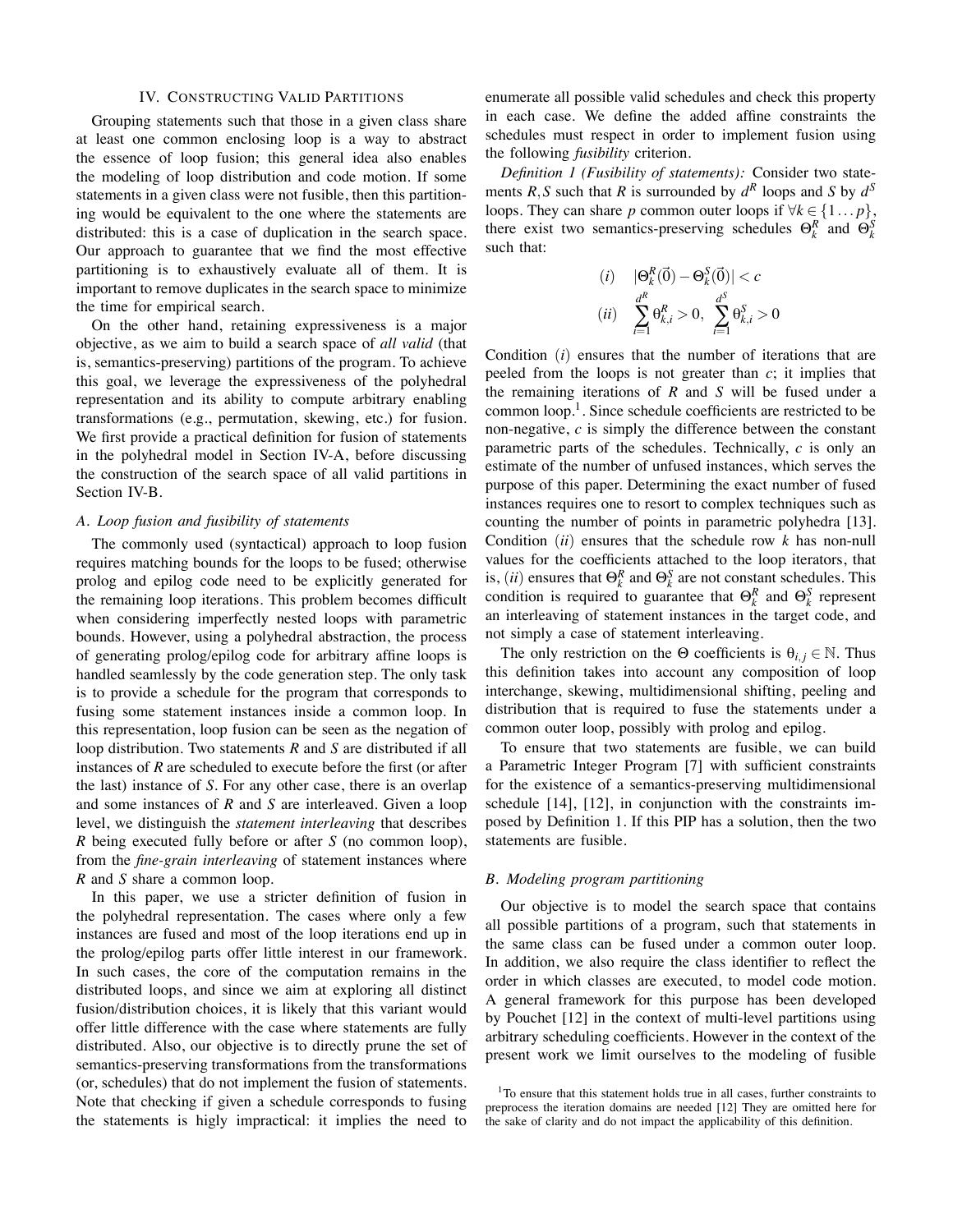statements at the outer loop level only, a restriction of the general case.

Returning to the 2mm example of Figure 3. The partitioning is  $p_{\text{opteron}} = \{\{R\}, \{T, S\}, \{U\}\}\$ . We represent this partitioning using a vector representing the *statement interleaving* at the outer-most loop level. To reason about it, one may associate an identifier  $id^S$  to each statement *S* such that their ordering encodes exactly the ordering and fusion information for the outer loop level. Using this notation, one gets for *popteron* that  ${id^R} = 0$ ,  $id^S = 1$ ,  $id^T = 1$ ,  $id^U = 2$ . This is noted  $\vec{f} =$  $(0 \t1 \t1 \t2).$ 

We explicitly make  $\vec{f}$  exhibit important structural properties of the transformed loop nest:

- 1) if  $f_i = f_j$  then the statements *i* and *j* share (at least) 1 common loop;
- 2) if  $f_i < f_j$  then the statements *i* and *j* do not share any common loop, and *i* is executed before *j*.

However, intuitively, several choices for  $\vec{f}$  represent the same statement interleaving: for example, the transformed code is invariant to translation of all coefficients, or by multiplication of all coefficients by a non-negative constant. Consider the following example, for three statements *R*, *S* and *T*:  $\vec{f} = ($ 

$$
\vec{f} = \begin{pmatrix} 0 & 2 & 2 \end{pmatrix}
$$

This ordering defines that *S* and *T* are fused together, and that *R* is not and is executed before *S* and *T*. An equivalent description is:

$$
\vec{f\prime} = \begin{pmatrix} 0 & 1 & 1 \end{pmatrix}
$$

We observe that the number of duplicates using such a representation grows exponentially with the size of  $\vec{f}$ . As a major concern is to prevent duplicates in the space, we use an internal encoding for this problem such that the resulting space contains one and exactly one point per distinct partitioning [12].

The search space is modeled as a convex set of candidate partitions, defined with affine inequalities. There are several motivating factors. The set of possible partitions of a program is extremely large (on the order of  $10^{12}$  possibilities for 14 elements [15], with a super-exponential growth), while the space complexity of our convex set hardly depends on the cardinality of the set. Also, removing a subset of unwanted partitions is made tractable as it involves adding affine constraint(s) to the space, in contrast to other representations that would require enumerating all elements for elimination. Finally, the issue of efficiently scanning a search space represented as a well-formed polytope has been addressed [16], [2], and these techniques apply directly.

## *C. Pruning for semantics preservation*

Previous research on building a convex search space of legal affine schedules highlighted the benefits of integrating the legality criterion directly into the search space, leading to orders of magnitude smaller search spaces [16], [2]. This is critical to allow any iterative search method to focus on relevant candidates only.

To remove all non-valid partitions, we prune the space of all partitions that do not verify Definition 1 for the statements belonging to the same class. Technically, we use an algorithm which iterates on possible partitions and eliminates all invalid candidates based on a graph representation of the problem [12]. To improve the speed of this algorithm, we also leverage some critical properties of fusibility. The algorithm iterates on possible partitions starting from the smallest size for the classes of the partition, leveraging that a superset of an infusible set is not fusible. We also leverage a reduction of the problem of the transitivity of fusibility to the computation of the existence of pairwise compatible loop permutations, as defined in [12]. In practice this algorithm proved to be very fast, and for instance computing all semantics-preserving interleavings at the first dimension takes less than 0.5 second for the benchmark ludcmp, pruning the set from about  $10^{12}$ possible partitions to the remaining 8 valid ones.

## V. MODEL-DRIVEN OPTIMIZATIONS

Given a partitioning of the program statements, the second step is to perform aggressive, model-driven optimizations that respect this partitioning. We first discuss the computation of a sequence of loop transformations that implements the partitioning, and produce tiled parallel code when possible in Section V-A. We then present in Section V-B our approach for model-driven vectorization in the polyhedral model.

## *A. Tiling hyperplanes*

The first model-driven optimization we consider applies, individually on each class of the partition, a polyhedral transformation which implements the interleaving of statements via a possibly complex composition of multi-dimensional tiling, fusion, skewing, interchange, shifting, and peeling. It is known as the Tiling Hyperplanes method [10], [3], and we *restrict it to operate locally on each class of the partition*.

The tiling hyperplane method has proved to be very effective in integrating loop tiling into polyhedral transformation sequences [17], [18], [10]. Bondhugula et al. proposed an integrated optimization scheme that seeks to maximally fuse a group of statements, while making the outer loops permutable [10], [3]. A schedule is computed such that parallel loops are brought to the outer levels, if possible. This technique is applied locally on each class, thereby maximizing parallelism at the level of that class, without disturbing the outer level partitioning.

*1) Legality of tiling:* Tiling a loop nest is legal if the loops to be tiled can be permuted [17]. If the loops are indeed permutable, then there would be no dependence path going in and then out of a given tile. This is also known as the Forward Communication Only [19] property, and can be encoded as an affine scheduling constraint [17], [10].

*Definition 2 (Legality of Tiling):* Given two statements *R* and *S*. Tiling is legal if, for all dimensions *d* to be tiled and for all dependences  $\mathcal{D}_{R,S}$ :

$$
\Theta_d^S(\vec{x}_S) - \Theta_d^R(\vec{x}_R) \geq 0, \quad \langle x_R, x_S \rangle \in \mathcal{D}_{R,S} \tag{1}
$$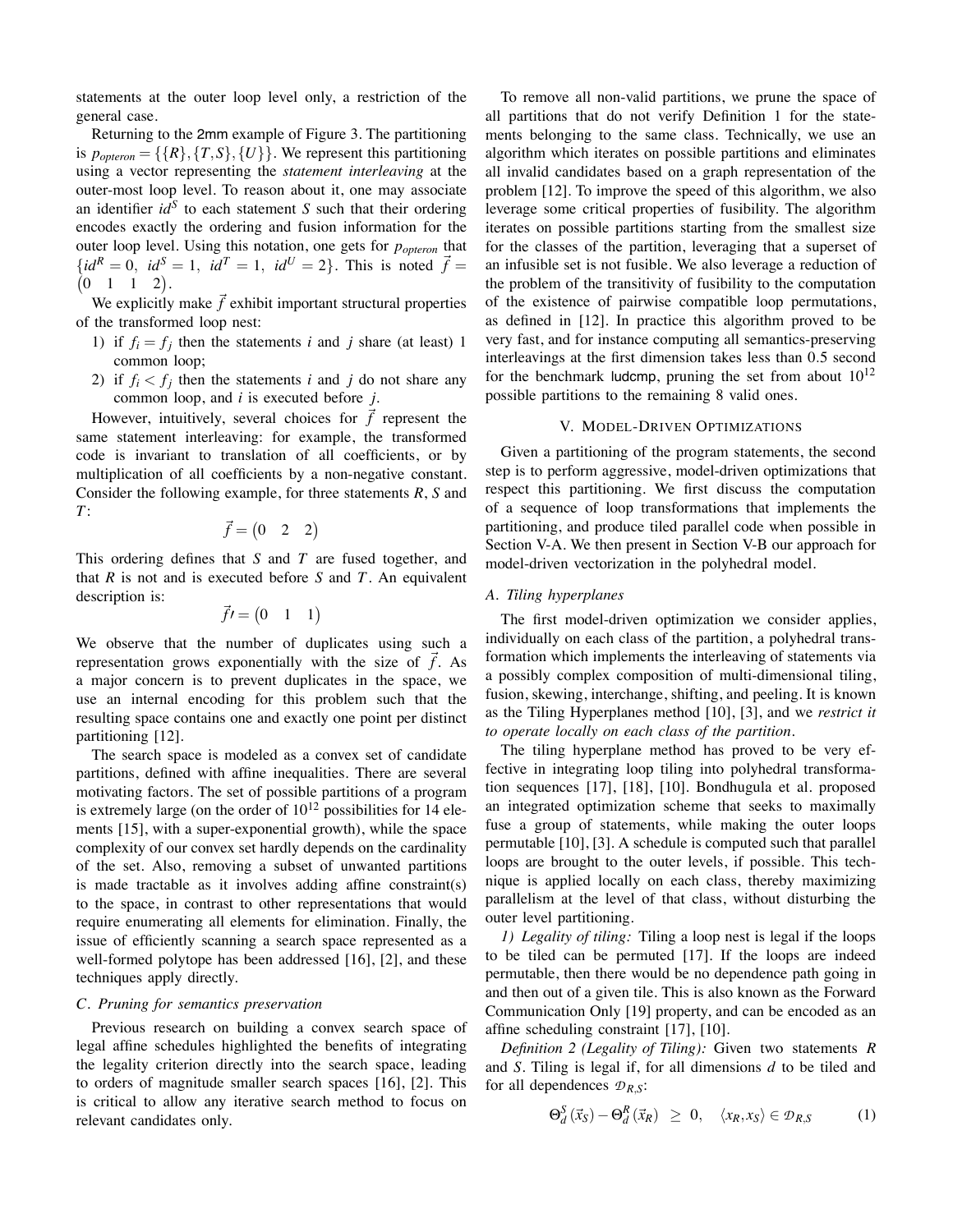Definition 2 ensures that *none* of the dependences point backward along any of the dimensions to be tiled. This is a stricter condition than simple semantics-preservation.

Schedules are selected such that each dimension is independent with respect to all others: this leads to a oneto-one mapping. Rectangular or nearly rectangular blocks are achieved when possible, avoiding complex loop bounds required for arbitrarily shaped tiles.

The algorithm proceeds by computing the schedule level by level, from the outermost to the innermost. At each level, a set of legal hyperplanes is computed for the statements, according to the cost model defined in Section V-A2. Dependences satisfied by these hyperplanes are marked, and another set is computed for the next level such that the new set is independent with respect to all previously computed sets, and so on until all dependences have been marked satisfied. At a given loop level, if it is not possible to find legal hyperplanes for all statements, the statements are split [10], resulting in a loop distribution at the level. We note that from the approach to construction of valid partitions, this cannot occur at the outermost loop level.

*2) Static cost model:* Infinitely many schedules satisfy the criterion (1) for legality of tiling. As a second objective, to achieve good temporal locality we seek a schedule that minimizes the hyperplane distance between dependent iterations [10]. For code with affine dependences, the distance between dependent iterations can always be bounded by an affine function of the global parameters  $\vec{n}$ .

$$
\mathbf{u}.\vec{n} + w \geq \Theta_d^S(\vec{x}_S) - \Theta_d^R(\vec{x}_R) \quad \langle \vec{x}_R, \vec{x}_S \rangle \in \mathcal{D}_{R,S} \tag{2}
$$
\n
$$
\mathbf{u} \in \mathbb{N}^p, w \in \mathbb{N}
$$

The form  $\mathbf{u}.\vec{n} + w$  is an upper bound on the distance between all dependent iterations, and thus directly impacts single-thread locality as well as communication volume in the context of parallelization. It is thus desirable to seek transformations that minimize it. The legality and bounding function constraints from (1) and (2) are formulated as a single Integer Linear Program. The coefficients of Θ*<sup>d</sup>* and those of the bounding function, i.e., **u**, *w*, are the only unknowns left. A solution is found to minimize the value of **u** and *w* to obtain the unknown coefficients of Θ*d*.

$$
\text{minimize}_{\prec} \left( \mathbf{u}, w, \dots, \theta_{d,i}, \dots \right) \tag{3}
$$

For each class of the partition (i.e., each group of fused statements), several goals are achieved through this cost model: maximizing coarse-grained parallelism, minimizing communication and frequency of synchronization, and maximizing locality [10]. Since outer permutable bands are exposed, multidimensional tiling can be applied on them. Tiles can be executed in parallel or with a pipeline-parallel schedule. In the generated programs, parallelization is obtained by marking transformed parallel loops with OpenMP pragmas.

*3) Profitability of the transformation:* The profitability of the Tiling Hyperplane method is complex to assess in its general formulation, as it is characterized by the profitability of loop fusion and the impact on subsequent vectorization. Our technique has removed the profitability estimate of outer-loop fusion/distribution, since we empirically evaluate all possible choices. In addition, we rely on a second stage dedicated to expose inner loops which are good vectorization candidates. So the problem of the profitability of the Tiling Hyperplane is reduced to the effectiveness of maximizing data locality in a given class, while outer-parallelism and vectorizable loops are made independent to the problem. Technically, one should consider the profitability of multi-level statement interleaving to guarantee that each possible loop structure is evaluated in order to find the best one, trading parallelism and locality at each loop level. However, focusing only on the outer level carries the most important changes in parallelism and communication possibilities. In our optimization algorithm, *we chose to systematically apply the tiling hyperplane method* on each class of the partition.

*4) Applying tiling on a transformed loop nest:* Tiling a permutable loop nest is profitable in particular when there is reuse of data elements within the execution of a tile. Another criterion to take into account is to preserve enough iterations at the inner-most loop level to allow for a profitable steadystate for vector operations within the execution of a tile. Our extremely simple algorithm to determine the tiling of a loop nest proceeds as follows:

- 1) compute the order of magnitude of data reuse in the loop nest;
- 2) compute the depth of the loop nest;
- 3) if there is *O*(*N*) reuse within a loop, and the loop nest depth is greater than 1 then tile the loop nest.

To achieve maximal performance it is expected that tuning the tile sizes can provide improvement, however the problem of computing the best tile sizes for a loop nest is beyond the scope of this paper. In our experiments tile sizes are computed such that data accessed by each tile roughly fits in the L1 cache.

## *B. Vectorization*

On modern, SIMD-capable architectures, vectorization is a key for performance. The acceleration factor is a conjunction of several elements including, but not limited to, the number of elements packed in a vector and the throughput of the vector units. Making the most of SIMD units requires to operate with the two following categories of optimizations:

- 1) high-level transformations, to expose parallel inner loops with maximally-aligned, minimally-strided accesses, which are good candidates for vectorization;
- 2) low-level transformations, to deal with hardware constraints such as realignment, vector packing or vector instruction selection.

In our framework we rely on the back-end compiler to produce *vectorized* code. A major challenge for production compilers is to detect and possibly transform the code to expose good vectorizable loops. They are geared towards the common case, and must provide extremely fast compilation time. They lack the precision and expressiveness of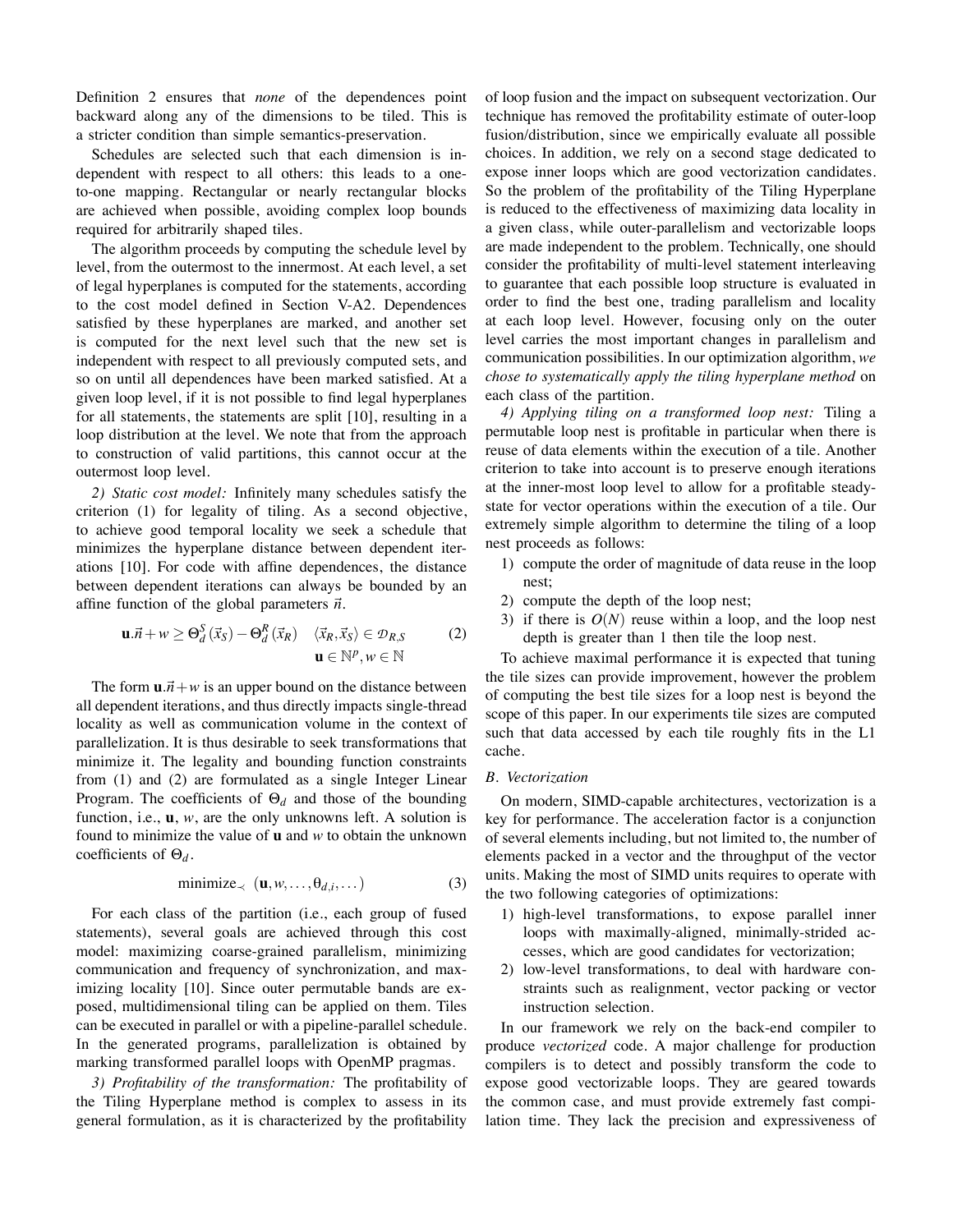|                 | description                | #loops         | #stmts         | #refs          | # <sub>deps</sub> | #part.                   | #valid         | Variability | Pb. Size     |
|-----------------|----------------------------|----------------|----------------|----------------|-------------------|--------------------------|----------------|-------------|--------------|
| 2mm             | Linear algebra (BLAS3)     | 6              | 4              | 8              | 12                | 75                       | 12             |             | 1024x1024    |
| 3 <sub>mm</sub> | Linear algebra (BLAS3)     | 9              | 6              | 12             | 19                | 4683                     | 128            |             | 1024x1024    |
| adi             | Stencil (2D)               | 11             | 8              | 36             | 188               | 545835                   |                |             | 1024x1024    |
| atax            | Linear algebra (BLAS2)     | 4              | 4              | 10             | 12                | 75                       | 16             |             | 8000x8000    |
| bicq            | Linear algebra (BLAS2)     | 3              | 4              | 10             | 10                | 75                       | 26             |             | 8000x8000    |
| correl          | Correlation (PCA: StatLib) | 5              | 6              | 12             | 14                | 4683                     | 176            |             | 500x500      |
| covar           | Covariance (PCA: StatLib)  | 7              | ⇁              | 13             | 26                | 47293                    | 96             |             | 500x500      |
| doitgen         | Linear algebra             | 5              | 3              | ᠇              | $\overline{8}$    | 13                       | 4              |             | 128x128x128  |
| qemm            | Linear algebra (BLAS3)     | 3              | $\overline{c}$ | 6              | 6                 | $\mathbf{3}$             | $\overline{c}$ |             | 1024x1024    |
| aemver          | Linear algebra (BLAS2)     | 7              | 4              | 19             | 13                | 75                       | 8              |             | 8000x8000    |
| qesummv         | Linear algebra (BLAS2)     | $\overline{c}$ | 5              | 15             | 17                | 541                      | 44             |             | 8000x8000    |
| gramschmidt     | Matrix normalization       | 6              |                | 17             | 34                | 47293                    |                |             | 512x512      |
| iacobi-2d       | Stencil (2D)               | 5              | 2              | $\overline{8}$ | 14                | $\overline{\mathcal{L}}$ |                |             | 20x1024x1024 |
| lи              | Matrix decomposition       | 4              | 2              | ⇁              | $\overline{10}$   | 3                        |                |             | 1024x1024    |
| ludcmp          | Solver                     | 9              | 15             | 40             | 188               | $10^{12}$                | 20             |             | 1024x1024    |
| seidel          | Stencil (2D)               | 3              |                | 10             | 27                |                          |                |             | 20x1024x1024 |

Fig. 6. Summary of the optimization process

the polyhedral framework, implementing instead approximate techniques. A consequence is that such compilers often fail to compute a restructuring loop transformation to expose the best candidate for the inner-most loops; or may even fail to detect vectorizable loops because of the complexity of the surrounding tile loop bounds. Moreover, their general-purpose heuristics may produce unvectorized code when dealing with complex parametric loop bounds or array access alignments.

Our approach to vectorization leverages recent analytical modeling results by Trifunovic et al. [20]. We take advantage of the polyhedral representation to aggressively restructure the code to expose vectorizable inner loops. Cost analysis and loop transformations are performed in a very expressive framework, while deferring to the back-end compiler the task of performing low-level transformations. In addition we bypass the compiler's high-level vectorization analysis stage by marking loops with #pragma vector always and #pragma ivdep, when applicable.

*1) The Algorithm:* Our algorithm proceeds level-by-level, from the outer-most loop level to the inner-most. For each loop at that level, candidates for vectorization are computed such that: (1) the loop can be moved to the inner-most position — via a sequence of loop interchanges — while preserving the semantics; and (2) moving this loop to the inner-most position does not remove thread-level parallelism. For each loop in the set of candidates we compute a cost metric based on the maximal distance (in memory) between data elements accessed by two consecutive iterations of this loop [20], considering all statements enclosed in this loop. The algorithm then moves to the next loop level, until all candidate loops for vectorization have been annotated with the cost metric. Loops with the best metric are then sunk inwards to the innermost position, with a sequence of permutations captured within the polyhedral representation. The tiling hyperplane method guarantees that this sinking operation is always legal: this seamless coordination of the two methods is a key benefit of a polyhedral compilation framework. Note that because of parametric and possibly non-matching loop bounds, this transformation may result in additional prolog/epilog code surrounding the loops. This is handled seamlessly in the polyhedral representation but would have posed a major challenge

to standard transformation frameworks.

*2) Profitability:* Combining the approach of Trifunovic et al. with the tiling hyperplane method leads to a very robust algorithm: it identifies the most profitable vectorization alternative in most cases. Because we do not alter the general code structure (no subsequent distribution or parallelism removal), the profitability is only connected to sinking inwards a parallel loop that accesses data in a more contiguous fashion. When our algorithm fails at exposing the most profitable innermost loop, the chosen loop is extremely likely to be a better candidate for vectorization than the one it replaces.

## VI. EXPERIMENTAL RESULTS

The automatic optimization and parallelization framework has been implemented in POCC, the *Polyhedral Compiler Collection*, <sup>2</sup> a complete source-to-source polyhedral compiler integrating well established free software for polyhedral optimization.

## *A. Experimental setup*

We performed our experiments on two modern multi-core machines: a 4-socket Intel hex-core Xeon E7450 (Dunnington) running at 2.4*GHz* with 64*GB* of memory (24 cores, 24 hardware threads) and a 4-socket AMD quad-core Opteron 8380 (Shanghai) running at 2.50*GHz* (16 cores, 16 hardware threads) with 64*GB* of memory. We also experimented on a representative of low-cost computing platforms, an Atom 230 processor running at 1.6*GHz* with 1*GB* of memory (1 core, 2 hardware threads). All systems ran Linux 2.6.x. We used ICC 11.1 for the Xeon and Opteron machines, and GCC 4.3.3 for the Atom. The compilation flags used for the original code were the same as for the different tested versions; they are reported in Figure 7.

## *B. Summary of experiments*

Figure 6 presents the main characteristics of our benchmark suite. We considered 16 benchmarks from the PolyBench test suite [21]. For most programs, the execution time of the original code using the specified problem sizes is below 3 seconds. In Figure 6, we report for each benchmark some

<sup>2</sup>PoCC is available at http://pocc.sourceforge.net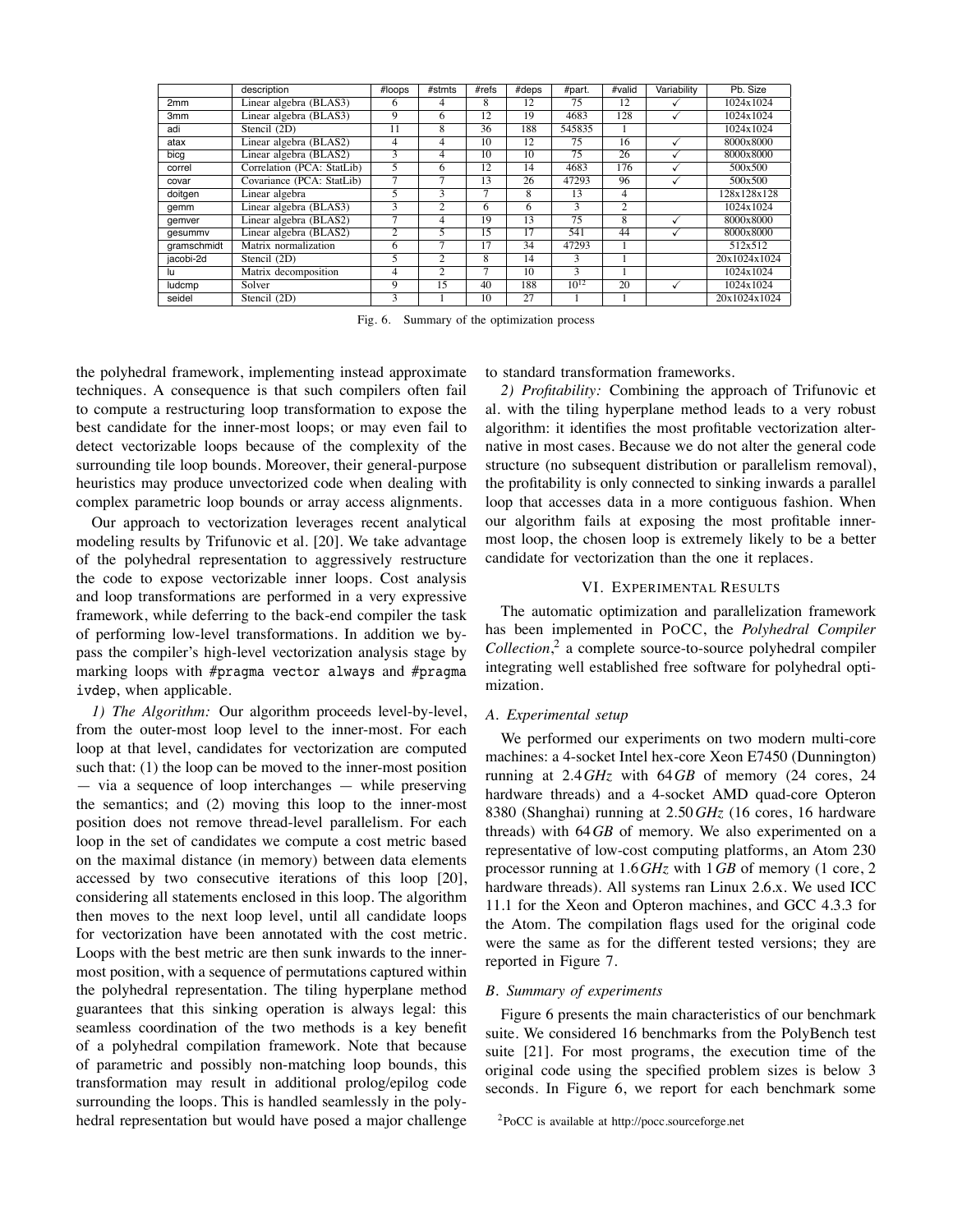

Fig. 7. Performance improvement of (a) state-of-the-art smart fusion without dedicated vectorization stage (pluto-smartfuse); (b) two specific partitionings of our search space: maximal fusion and smart fusion, both with dedicated vectorization stage (pocc-maxfuse and pocc-smartfuse); and (c) the best found partitioning after empirical search (iterative). Baseline is ICC -fast -parallel -openmp for Xeon and Opteron, GCC -O3 -fopenmp -msse3 -march=prescott -mtune=pentium -funroll-loops for Atom.

information on the considered SCoP: (#loops the number of loops, #stmts the number of statements, #refs the number of array references, #deps the number of dependence polyhedra). We report also the number of possible (including invalid) partitions as #part., and the number of semantics-preserving partitions #valid to highlight the pruning factor enabled by our algorithm. We also check the column Variability each time we observed a 5% or more difference between the best versions found for a platform and its execution on the other platforms, this to emphasize the requirement for a tuning of the partitioning selection. Finally, we also report the dataset size used for the benchmarks (Pb. Size).

#### *C. Detailed performance evaluation*

The time to compute the space, pick a candidate and compute a full transformation is negligible with respect to the compilation and execution time of the tested versions. In our experiments, the full optimization process for the 16 presented benchmarks took less than one hour on the Atom, the slowest machine. This time is totally dominated by the execution time of each candidate; had we used a smaller/larger dataset sizes the optimization time would have decreased/increased.

*1) Performance improvement:* We report in Figure 7 the performance improvement of our technique when compared to the native production compiler with aggressive optimization flags enabled used as the baseline (performance improvement  $= 1$ ). To study in a fair fashion the benefit of our methods, we particularly look at two specific partitionings:

- *maxfuse*, which corresponds to applying the tiling hyperplane method on the full program instead of locally to each class of the partition;
- *smartfuse*, which corresponds to a partitioning where statements that do not share any data reuse are put in different classes. This is considered the state-of-theart [3].

To further emphasize the benefits of our approach, we report the performance improvement of smart fusion when used without our complementary step for vectorization (pluto-smartfuse), and with it (pocc-smartfuse). The best performance improvement found by our combined approach is reported in iterative.

We obtain significant performance improvements over the native compiler, above  $2 \times$  better on average for the Xeon and  $2.5\times$  better for the Opteron. For most programs, ICC was able to automatically parallelize the original code. Still, we exhibit strong improvements, particularly on compute-intensive kernels such as 3mm or correl, up to  $8.5\times$  improvement. For gramschmidt with ICC (for both Xeon and Opteron), our polyhedral framework results in decreased performance. The application of tiling increased the complexity of loops and prevented ICC from performing the same scalar optimizations done on the original code.

For the case of Atom, we observed that GCC fails in many situations to utilize both coarse-grain and fine-grain parallelism in the input code. This leads to very large improvements by our framework: up to  $30\times$  for matrix multiplications. However for the most memory-bound benchmarks such as atax or bicg, our transformations decreased the performance by a small factor. There was no benefit in introducing more complex control to expose parallelism, as the tested Atom has only a single physical core.

For most benchmarks, smart fusion performs better than maximal fusion, showing the importance of controlling the cache pressure and exposing enough inner-parallel loops. A model-driven approach such as *maxfuse* which looks for the minimization of synchronizations and maximization of locality is still likely to provide a performance improvement over general-purpose heuristics implemented in a production compiler, as shown in Figure 7. Such examples are shown for the benchmarks with only one possible partitioning, thus equivalent to applying maxfuse to the full program. However, empirical search is needed for 9 out of 16 benchmarks to obtain the best performance, for a benefit of up to  $2 \times$  over smart fusion.

*2) Performance portability:* The optimal partitioning depends on the program, but is also influenced by the target machine. This is shown by the Variability column of Table 6. For 9 of the 11 benchmarks with more than one legal partitioning, there exists no partitioning such that when it is executed on all three machines, it performs within 5% of the optimal one found for each machine. Increasing the threshold to 10%,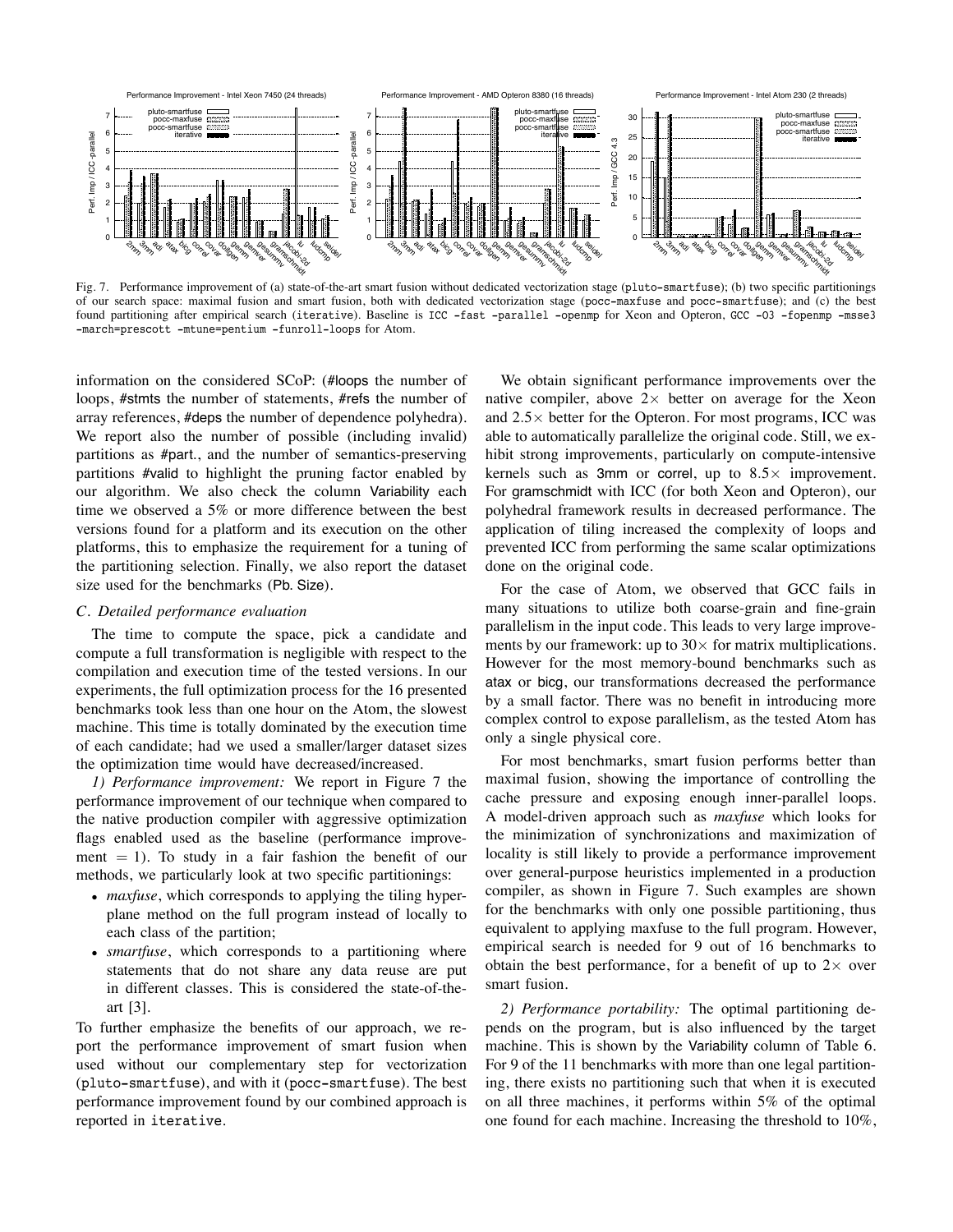this is still the case for 7 of the 11 benchmarks.

The trade-off between coarse-grain parallelization, locality and vectorization is very difficult to capture. Using our framework, tuning the trade-off between fusion and distribution drives the effectiveness of subsequent well-defined cost models used to transform the code to expose different choices of locality and parallelization. Our iterative technique automatically discovers the partitioning with optimal performance, whatever the specifics of the program, compiler and architecture.

## VII. RELATED WORK

Iterative optimization has proved its effectiveness in providing performance improvements over a broad range of architectures and compilation scenarios [22], [23], [24], [25], [26], [27], [2], [28]. However, none of the previous approaches attempt to construct program transformation sequences as complex and as extensive as the ones presented in this paper while pruning the search space to semantics-preserving candidates only.

Loop fusion heuristics were initially designed as localityenhancing optimizations, in isolation from other loop nest transformations [4], [29], [30], [31]. These non-polyhedral approach are restricted in their ability to find complex partitions, or model the interplay of loop fusion with equally important optimizations such as loop tiling. The lack of a powerful representation for dependences and composition of transformations also restricted the study of enabling loop transformations to enhance the applicability of loop fusion.

Several heuristics for loop fusion combined with tiling have been proposed [32], [26], but do not capture the interplay between loop transformations, back-end optimizations performed by the compiler, and components of the target architecture. Megiddo and Sarkar [30] proposed a way to perform fusion for an existing parallel program by grouping components in a way that parallelism is not disturbed. Decoupling parallelization and fusion can miss interesting solutions that would have been identified if the set of legal fusion choices were directly cast into the framework.

Darte et al. [33], [34], [35] studied fusion for dataparallelization, but only in combination with shifting. These important complexity results have been influential in our successful selection of a hybrid optimization scheme, focusing the iterative search on the most combinatorially explosive optimization — loop fusion — while designing a heuristic and an analytical profitability model for the other affine transformations enabling loop tiling and data parallelization.

Recent research on integrating fusion and tiling in a single heuristic based on the polyhedral model led to the Pluto framework by Bondhugula et al. [10], [3]. It inherits the flexibility of the tiling hyperplane method [17], [36] to build complex sequences of enabling and communicationminimizing transformations, subsuming most compositions of loop transformations into a single optimization step. It does identify excellent parallelism-locality trade-offs using a targetindependent cost model. However as shown in this paper, better solutions can be found via empirical search.

Powerful semi-automatic polyhedral frameworks have been designed as building blocks for compiler construction or (autotuned) library generation systems [37], [38], [1], [39], [40]. They capture partitioning, but neither do they define automatic iteration schemes nor do they integrate a model-based heuristic to construct profitable parallelization and tiling strategies. The polyhedral model creates many more opportunities for the construction of loop nest optimizers and parallelizing compilers. It is currently being integrated in production compilers, including GCC 4.5 and the IBM XL compiler.

#### VIII. CONCLUSION

This paper addressed the problem of optimizing and parallelizing programs automatically, focusing on static control loop nests. Our approach departs from the traditional besteffort compiler optimizations, aiming for performance portability across a variety of shared-memory multiprocessors. We proposed a combined iterative and model-driven approach, leveraging a state-of-the-art parallelization method based on loop tiling, and combining it with a novel feedback-directed scheme for loop fusion and distribution.

Our technique builds an expressive search space of loop transformation sequences, expressed in the polyhedral model as a set of affine scheduling functions. The search space encompasses complex compositions of loop transformations, including loop fusion and distribution, loop tiling for parallelism and locality (caches, registers), loop interchange, and loop shifting (pipelining). We proposed a convex encoding of all legal transformed program versions as the space to search.

We performed experiments on three different platforms: a 24-core Xeon, a 16-core Opteron, and a single-core lowpower Atom processor. Our experiments confirm that no single program version performs equally well on different targets, with penalties reaching  $2\times$  when running the best version for a given target on a different target. We also consistently demonstrate strong performance improvements over the state-of-theart model-based compilers, with performance improvement factors up to  $8 \times$  over Intel's compiler. In the future, we plan to study the applicability of machine learning techniques to prune our hybrid optimization space or predict the performance of transformed program versions. We will also continue to look for ways of building an even more expressive space, and narrowing down the gap with respect to peak performance on a wide set of benchmarks and target architectures.

## ACKNOWLEDGMENT

This work was supported in part by the Defense Advanced Research Projects Agency through AFRL Contract FA8650- 09-C-7915, the U.S. National Science Foundation through awards 0926687/0926688, and by the U.S. Army through contract W911NF-10-1-0004. It was also partly supported by the European Commission through the FP6 project SARC id. 027648.